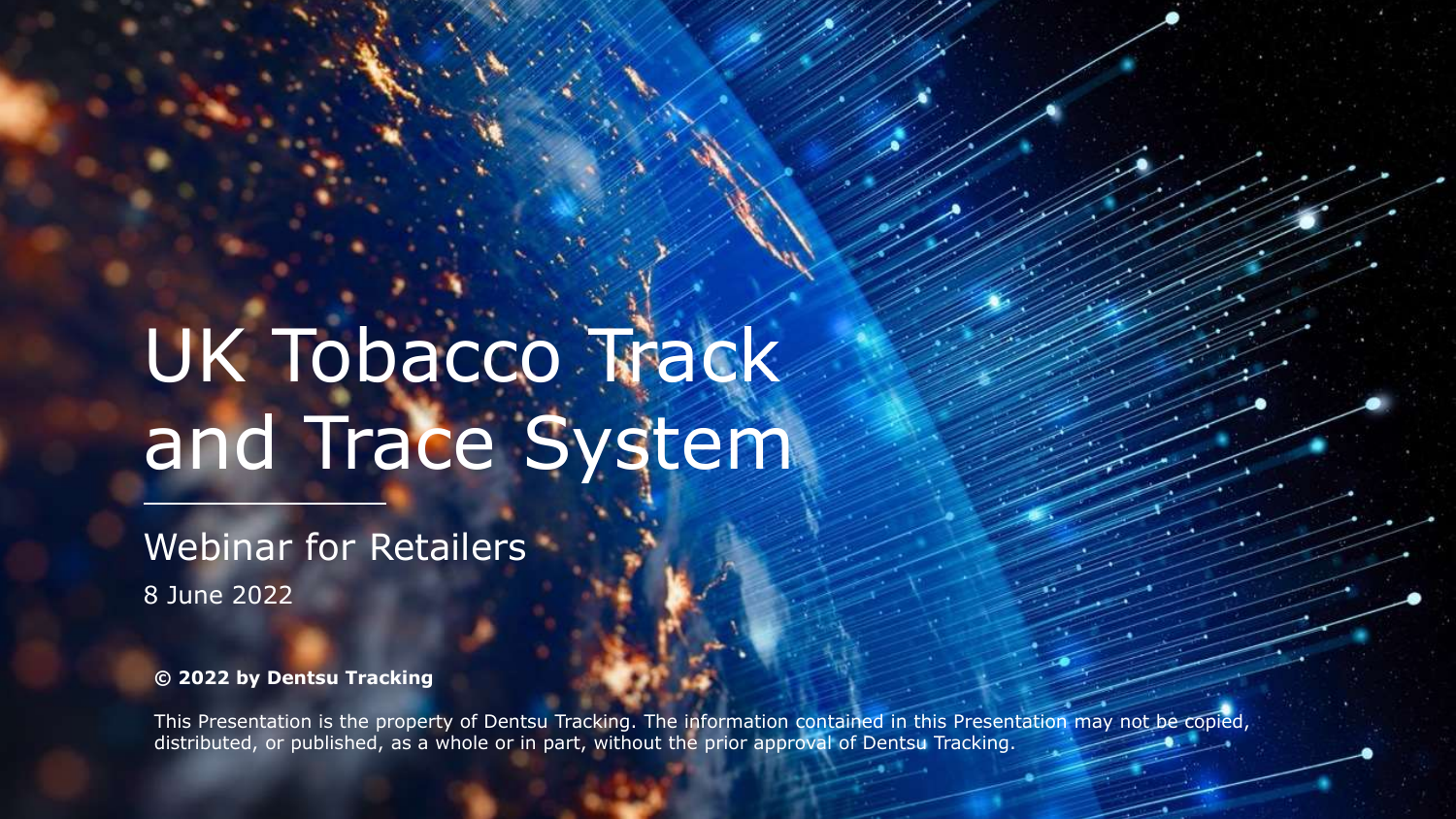#### **Introduction**

• Since May 2019, all economic operators involved in the trade of cigarettes & roll-your-own tobacco, including distributors/wholesalers and retailers, are subject to the UK track & trace system.

dentsu

TRACKING

• For that purpose:

2

- all economic operators must register themselves in the UK system by requesting a socalled **Economic Operator ID**
- all economic operators must register their facilities (e.g., retail shop) in the UK system by requesting a so-called **Facility ID**
- Economic Operatos must also report on all movements and transactional data linked to cigarettes / RYO in the UK supply chain. The last reporting activity is the dispatch to the retail outlet.
- Therefore, **Operators of Retail Outlets** do not have any reporting obligations.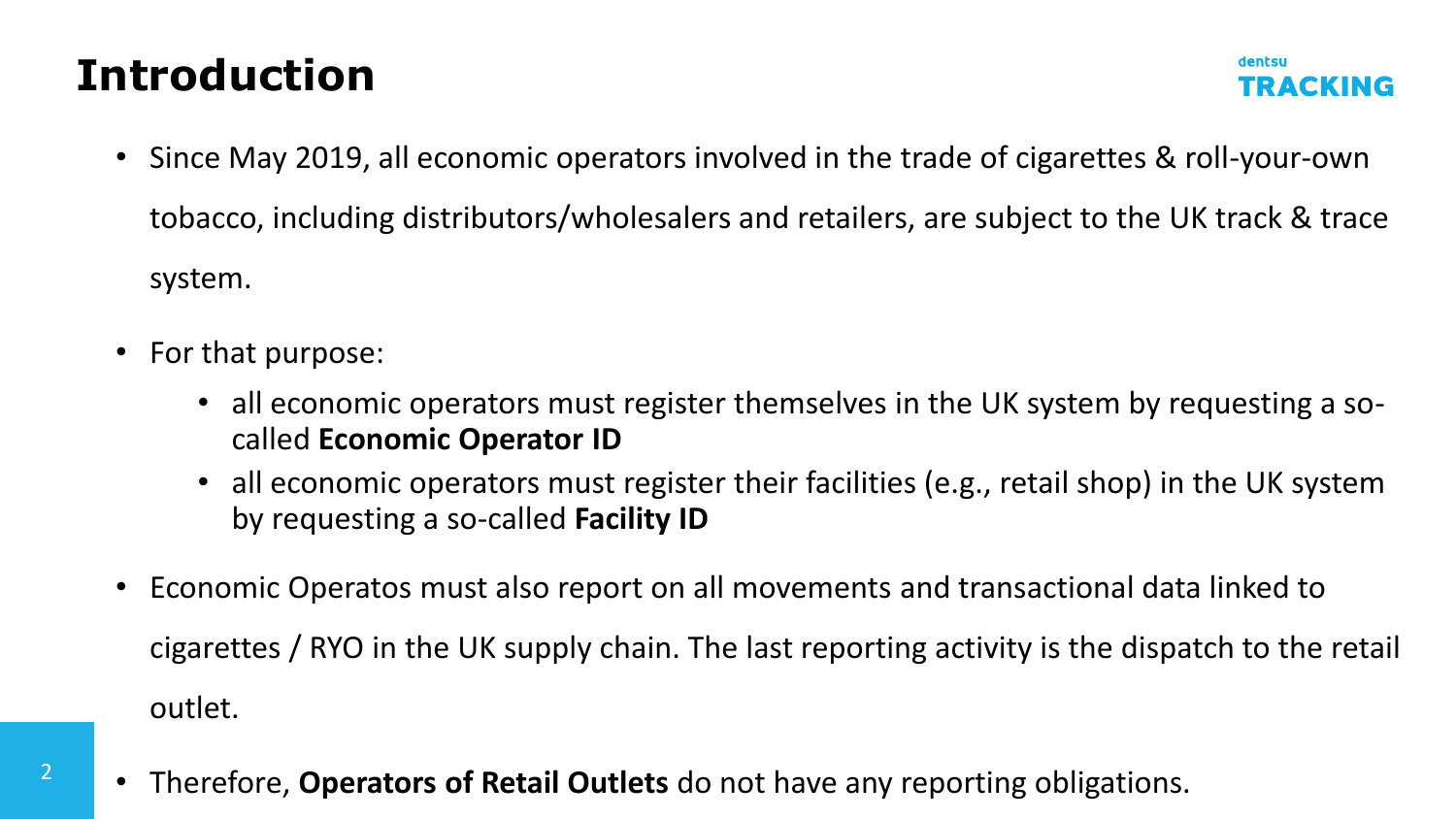#### **New UK Track&Trace Provider**



- In November 2021, HM Revenue Services (HMRC) contracted Dentsu Tracking to establish a new UK Track & Trace system, replacing the current provider De La Rue. The new UK system will become operational on 1 July 2022.
- Ensure minimal impact on stakeholders:
	- Dentsu develops their system with a view to cause as little technical changes as possible.
	- The legal requirements for the UK T&T regime also remain the same.
- HMRC has requested Dentsu to transfer from De La Rue the registration data of all businesses registered in the current UK system operated by De La Rue.
- Dentsu automatically registers all those businesses in the new UK system. This ensures that businesses do not have to re-register once the new UK system becomes operational on 1 July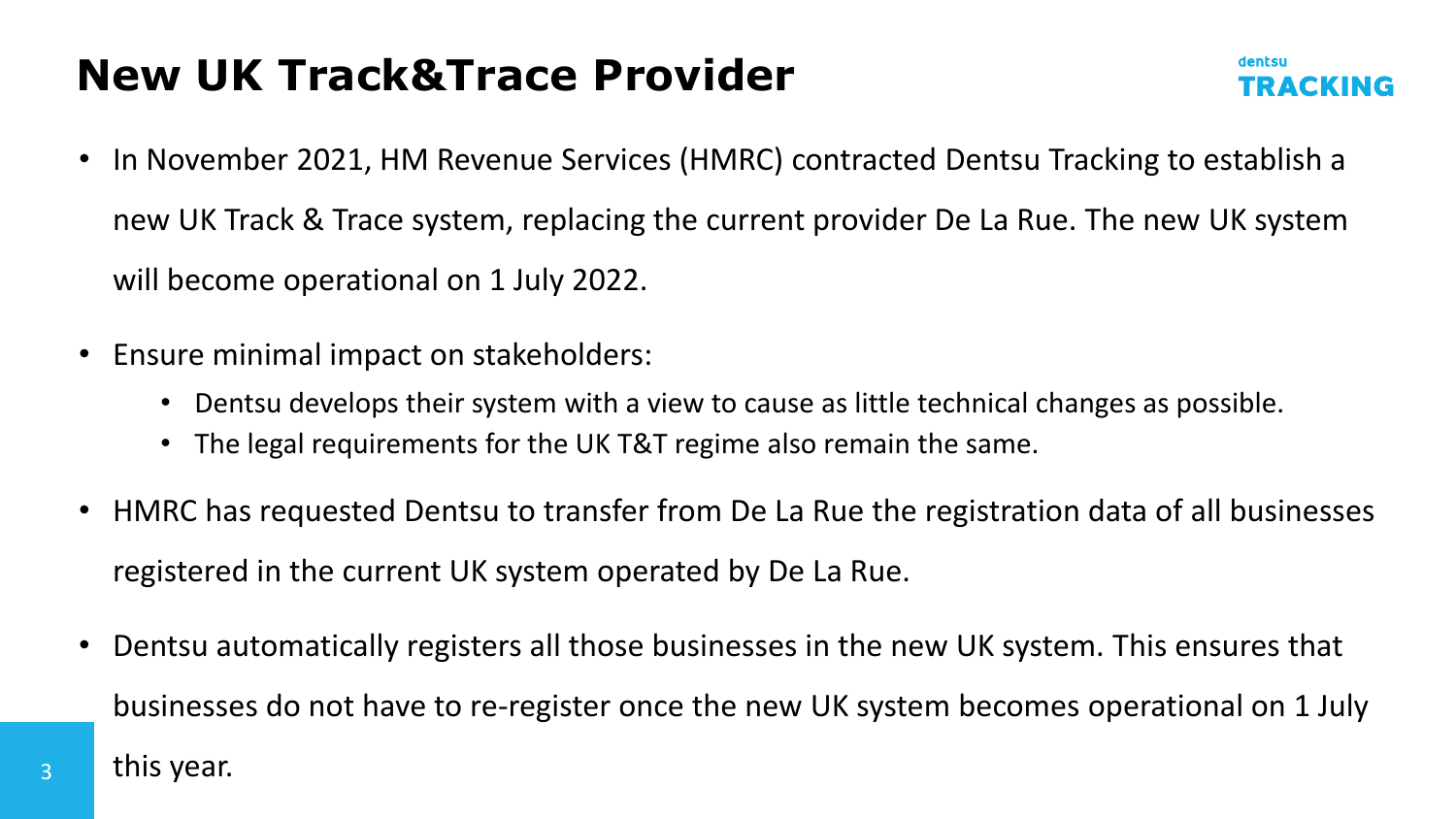#### **Registration in the new UK system**

- The automatic registration of businesses in the new UK system takes place in two steps:
	- Step 1: Registration of businesses in the test environment of the new UK system (during the month of May)
	- Step 2: Registration of businesses in the live environment of the new UK system (20  $June - 1 July)$
- For each step, retailers receive from Dentsu an information e-mail that confirms their registration in the test and live system environment.
- The second e-mail (to be sent 20 June  $-1$  July) contains the login data (username and password) for the new account in the Dentsu live system. This is therefore the most important e-mail and should not be deleted.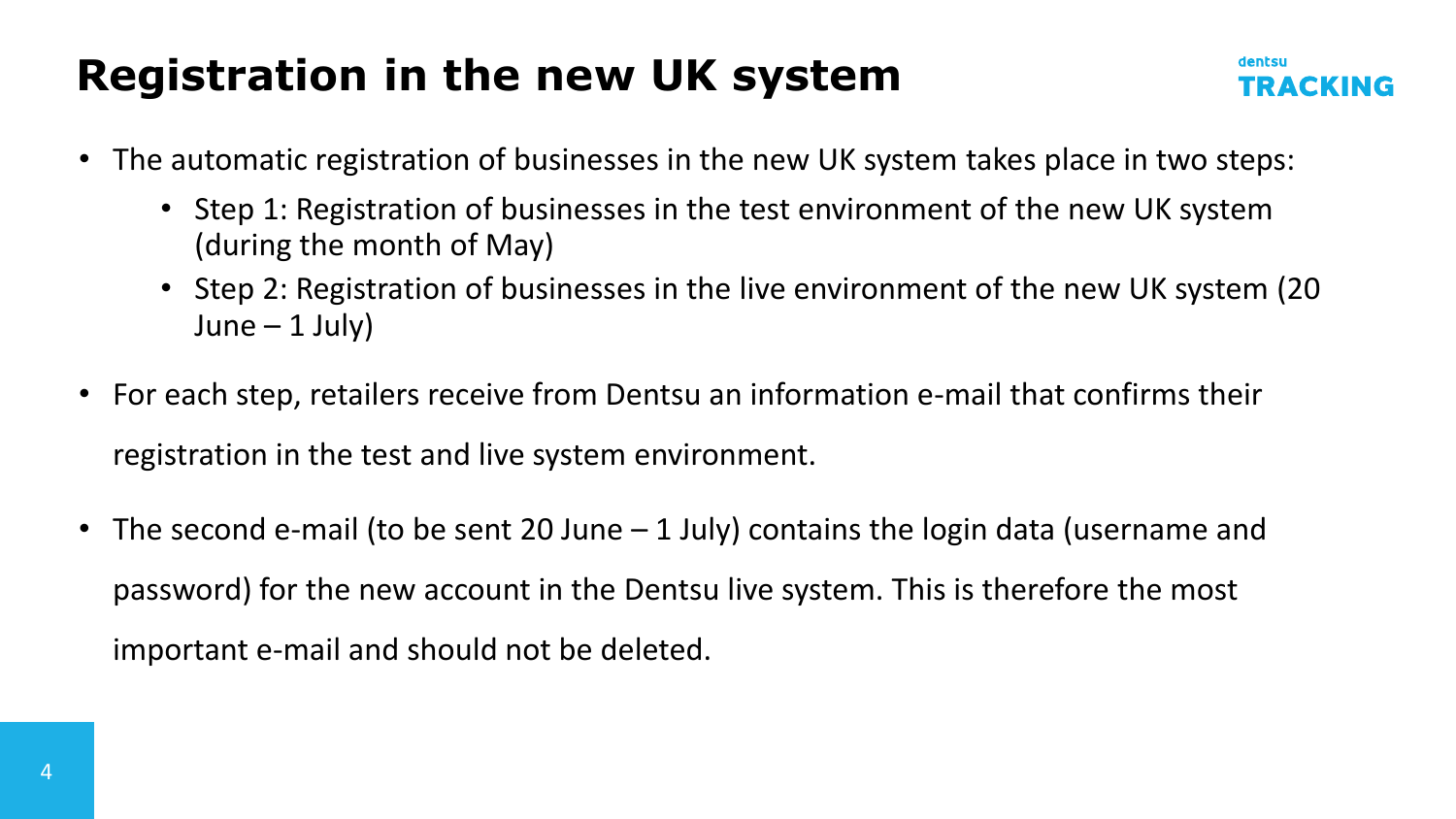#### **Registration in the new UK system**



#### What do I have to do?

- When retailers log in to their account in the new UK system for the first time, they are asked to change their password. This is for security reasons.
- No further action is required from retailers unless they wish to update their existing data.
- We encourage all Economic Operators to review their Economic Operator ID and Facility ID registry data to ensure the completeness and correctness.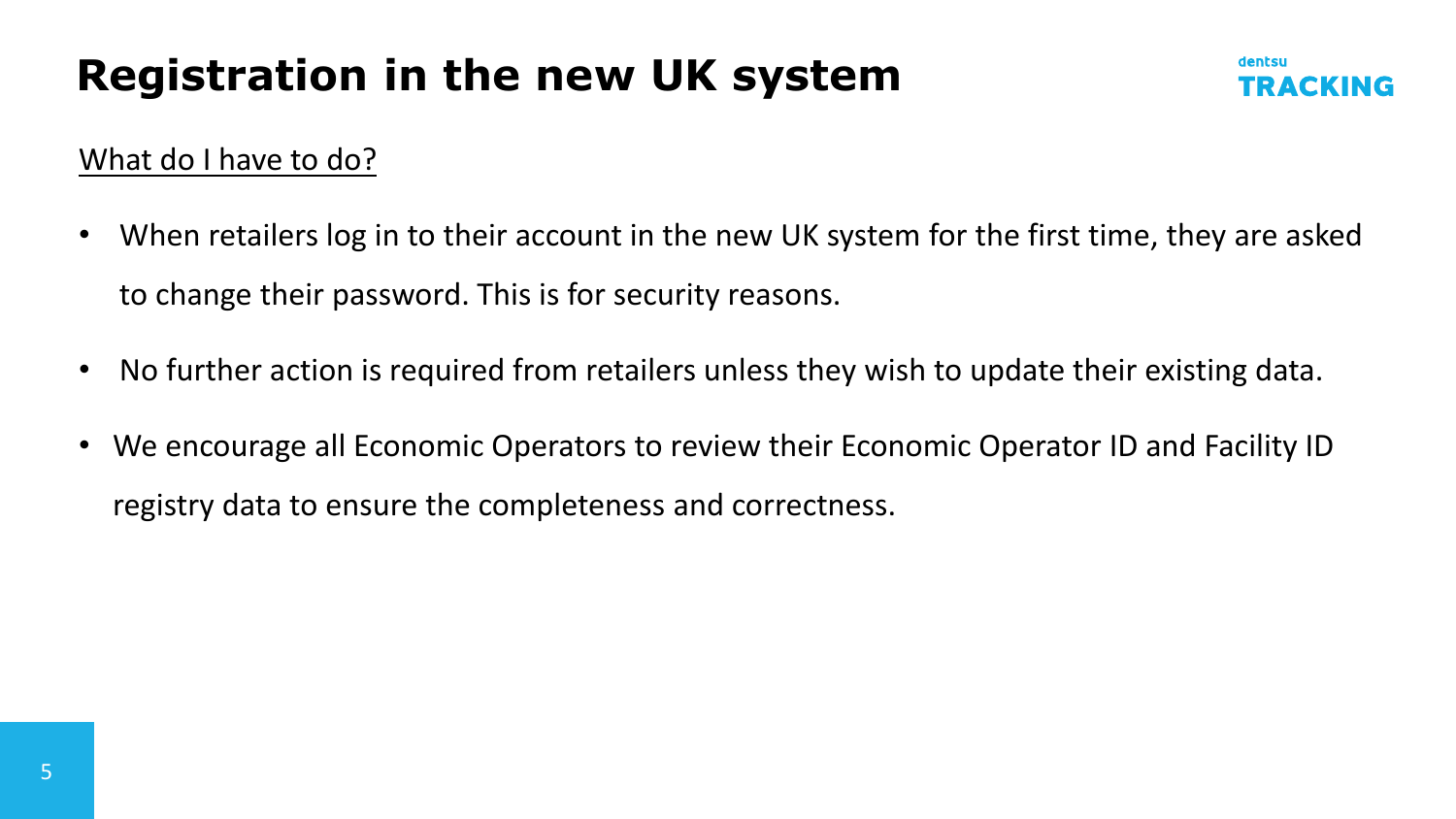### **Updating the registration data**

- Dentsu is not responsible for the content of your registration, and by law we are not allowed to deregister your business in the system nor to make any other changes.
- If your business no longer exists, or any information (e.g., address) have changed, you are required to make the relevant update or deregistration in the UK system.
- You can change the details of your Economic Operator ID and/or Facility ID as follows:
	- until 27 June, in the **De La Rue system**;
	- as of 1 July, in the **[Dentsu](https://idissuer.uk-trackandtrace-dentsutracking.com/) system** (soon to be online).

• **Note:** there is a short **'72h standstill'** period during which you cannot make any changes or new registrations in either of the UK T&T systems. **But, system reporting remains possible!**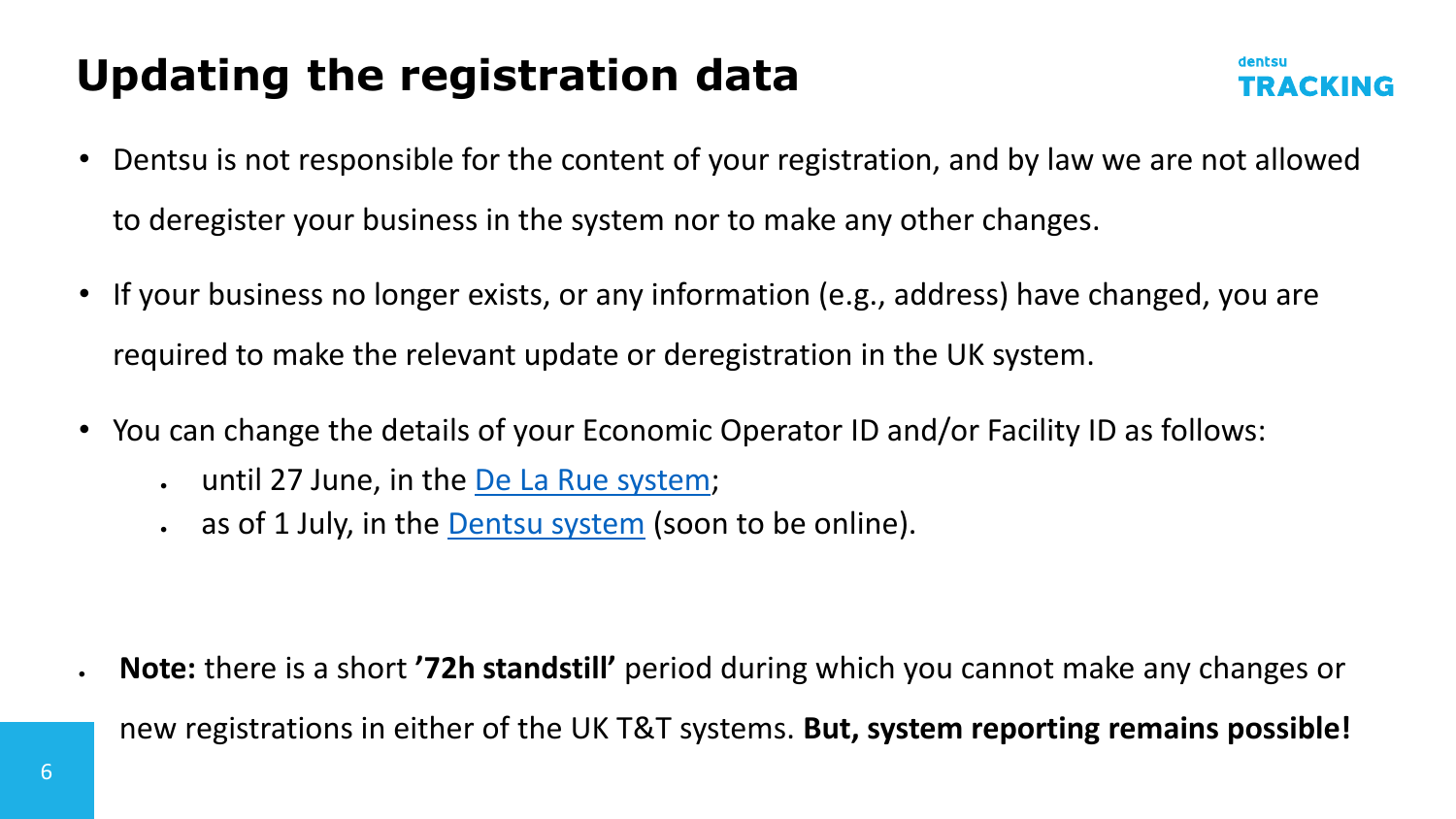### **More information**



For more information, please visit:

- the [UK project website](https://uk-trackandtrace.dentsutracking.com/)
- the **Q&A** section (regularly updated)
- the [Document Center](https://uk-trackandtrace.dentsutracking.com/technical-documentation/)
- the [official HMRC website](https://www.gov.uk/government/collections/rules-for-tobacco-products)

In case of technical questions, access issues or general guidance, please contact Dentsu at

[uktntsupport@dentsu.com](mailto:uktntsupport@dentsu.com)

In case of policy questions, please contact HMRC at [tobaccotracktraceteam@hmrc.gov.uk.](mailto:tobaccotracktraceteam@hmrc.gov.uk)